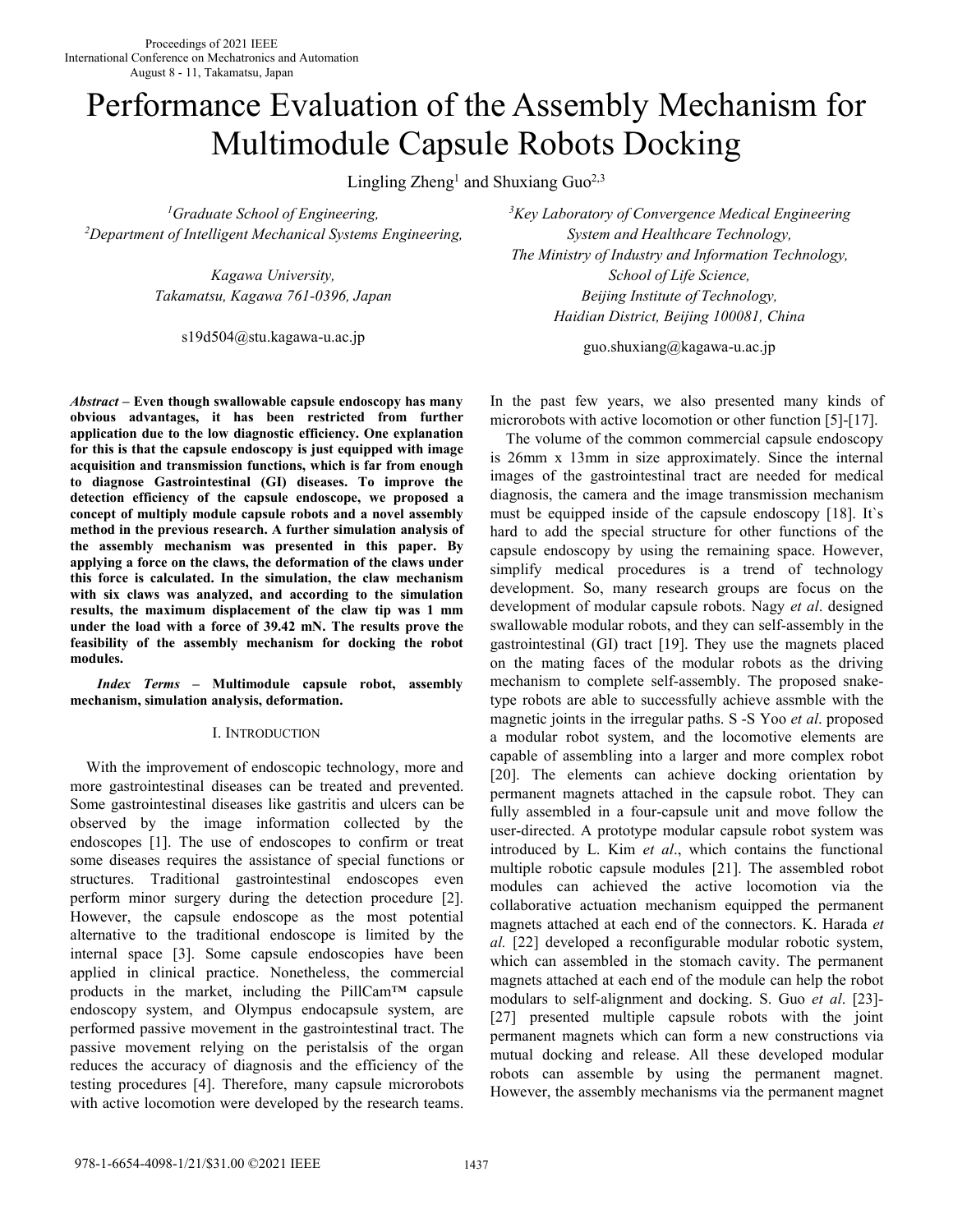have many limitations, like the contradiction of the docking force and separation force.

A novel assembly mechanism for docking and separation of the robot modules was developed in our previous research [28]. The developed microrobot modules equipped the thread mechanism and the claw mechanism, respectively. Using the novel mechanism, the robot modules can realize docking stably and separate easily in the intestine. Only the Convex base preliminary design and analysis of the assembly mechanism were discussed and verified in [28]. So, this research will further explore the interaction force and the deformation of the assembly mechanism during the docking and separation process.

The current paper is organized as follows. Section II describes the structure and principle of the assembly mechanism. Simulation analysis of the deformation of the claw mechanism was proposed in Section III IV. Finally, the conclusion and future work are summarised in Section IV.

## II. STRUCTURE AND PRINCIPLE OF THE MECHANISM

#### *A. Surgical procedures description*

The clinical target for the capsule endoscope is the detection and diagnose of the entire digestive tract. The doctor preliminary judges the condition of the digestive tract diseases through the captured image information of the capsule endoscopy. In the medical process, the only image function is not enough, and many diseases require further examination or treatment. Surgical process simplification is an important symbol and development direction of medical progress. That means more medical functions are added to the fewer medical procedures. For example, some small bowel polyps can be directly removed, and the biopsy from suspicious lesions can be performed in traditional endoscopic surgery. Therefore, the modular microrobot system has been developed to extend capsule endoscope function.

Recently in [28], we proposed a novel concept of a multi module capsule robot system with one main module and functional modules. Utilizing the main module to check the intestinal conditions is the first step of the endoscopy procedure. When the module finds out some suspicious lesion needing further treatment, the functional module will be selected and swallowed. The functional modules move to the target position with the main module and perform the corresponding treatment procedure. Finally, they will be discharged during abowel movement. Besides, the main module can provide guidance and support to the functional modules and cooperative actions with the functional modules during the surgical procedures.

### *B. Design features*

The modular microrobot system consists of one main functional module and several additional functional modules. The assemble action is the basic collaboration of the multiple



Fig. 1. Assembly mechanism [28]. (a) Rod mechanism. (b) Claw mechanism.



Fig. 2. Two statuses of the assembly mechanism. (a) Docking. (b) Separation.

modules. The assemble action can be divided into two processes: docking and separation. The requirements of the docking and separation process include the easy method and the stable state. Therefore, we developed an assembly mechanism with a rod mechanism and a claw mechanism, as shown in Fig. 1. It is mainly composed of a threaded rod and circularly arranged claws. The motion states of the mechanism during docking and separation have been introduced in [28]. In the docking process, the robots move toward each other, and the rod gets into the hole with the assistance of guidance of the sunken base. The rod enters the hole entirely, and the docking task is completed. During separation, the docked robots rotate in opposite directions. The rod will screw out of the hole following threads on the rod mechanism. Fig. 2 shows the two statuses of the assembly mechanism, where (a) is for docking and (b) is after separation.

#### *C. Docking principle*

Fig. 3 shows the deformation of the claw mechanism during the docking process. The claw mechanism in the schematic has 6 claws arranged in a circular, and the tilt angle is about 33.7°. Fig. 3 (a) shows the section view of the claw mechanism in separation status. When the capsule modules were in separation status, a hole with the diameter of d is formed in the center of the circularly arranged claws. At the beginning of the docking process, the two modules approach each other and bring the rod mechanism and the claw mechanism into contact. Fig. 3 (b) shows the section view of the claw mechanism in the docking process. As the distance between the two modules gets closer, the rod mechanism causes pressure named F, and the F is normal to the surface of claws. When the pressure increases, the claw mechanism will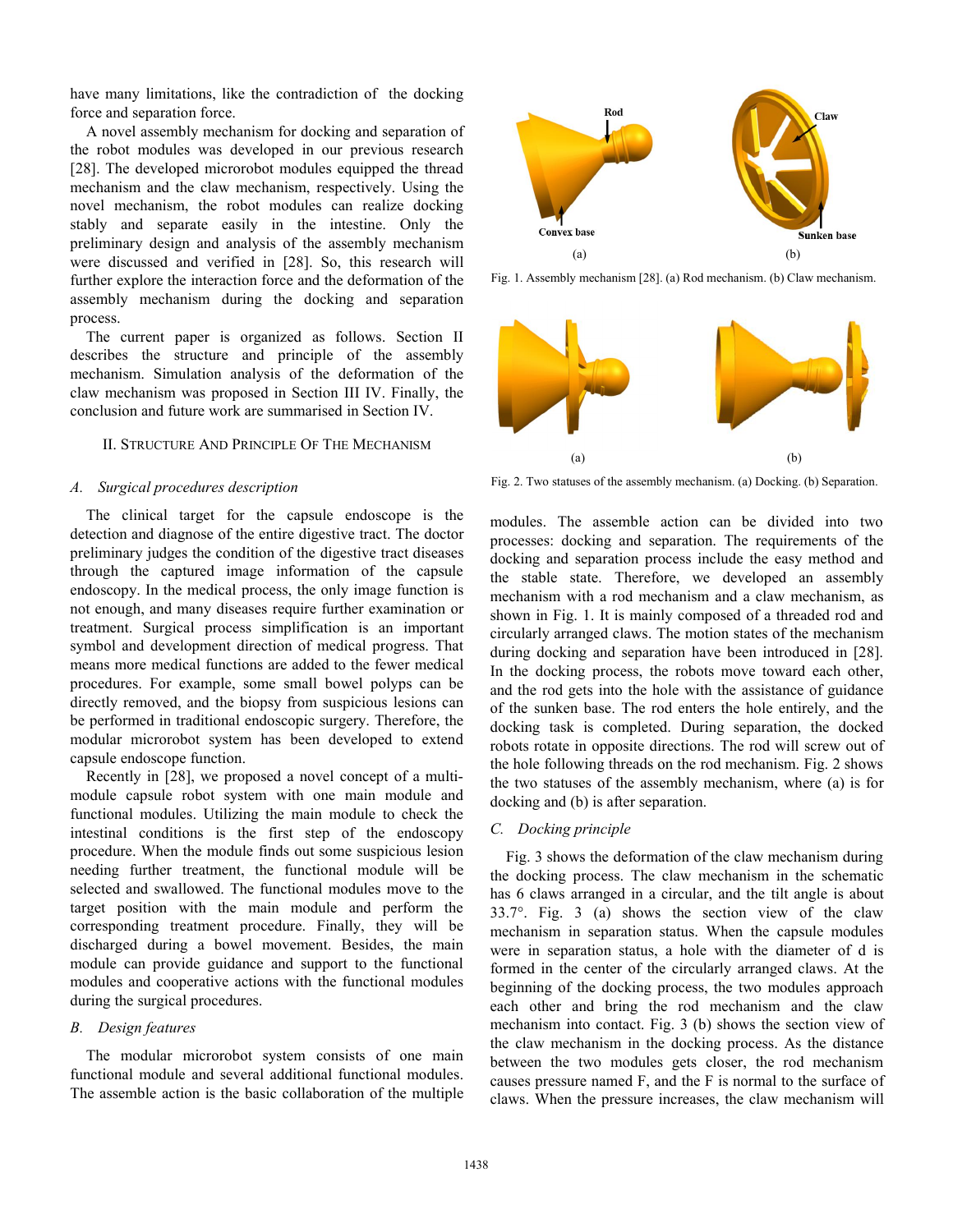increase the elastic deformation in response. The diameter of the middle hole after elastic deformation is D. When the diameter D is as large as the top of the rod mechanism, the rod mechanism is inserted into the hole in the center of the claw mechanism. Due to the diameter of the middle part of the rod mechanism is smaller than diameter d, the claw mechanism returns to its original shape, with the diameter of the hole in the center is d. Since the claws of the claw mechanism are inclined inward, the connection state of the two modules can be ensured after the docking.

### *D. System overview*

We constructed a magnetic control system composed of a three-axis Helmholtz coil to manipulate the multiple robots, as shown in Fig. 4. During the surgical process, the patient lies inside the magnetic control system after swallowing the capsule robots. The capsule robots contenting the main module and functional module are swallowed after the doctor`s recommendation. Using the 3-axis Helmholtz coil can generate a rotating magnetic field to drive multiple capsule robots to rotate. The rotational motion of the robot not only can make the robots propel in a tubular environment but also can realize docking and separation movement. Two pairs of orthogonal Helmholtz coils inject sinusoidal current with  $\pi/2$ phase difference, and the same frequency can produce two sets of orthogonal sinusoidal harmonic magnetic fields. Following the principle of superposition, the resultant magnetic field is identified as follows:

$$
B_0(wt) = B_0 \cos wt + i \cdot B_0 \sin wt \qquad (1)
$$

where,  $\mathbf{B}_0$  is the amplitude of the rotating magnetic field, w is the angular velocity of the rotating magnetic field,  $B_0$  cos wt represents magnetic induction intensity of the *x*-axis coil at time  $t$ ,  $\mathbf{B}_0$  sin  $wt$  represents magnetic induction intensity of the *y*-axis coil at time *t*, and  $\mathbf{B}_0(wt)$  represents the magnetic vector sum of the two-axis coils at time *t*.

A magnet installed inside the robot under an external magnetic field of the 3-axes Helmholtz coil experiences magnetic torque as follows:

$$
T = M \times B \tag{2}
$$
 Fig. 5. Grid p

where,  $\bm{M}$  is the magnetic moment of a magnet and  $\bm{B}$  is the magnetic flux density at any position on the axis of the Helmholtz coils.

#### III. SIMULATION ANALYSIS

#### *A. Simulation Settings*

In order to verify the feasibility of the assembly mechanism to realize the docking process, we simulated the claw mechanism with UG NX software. The 3D model of the claw component and the sunken base components were established by the CAD module of the UG NX software. Then add these



Fig. 3. Deformation of the claw mechanism. (a) Section view of the claw mechanism in separation status. (b) Section view of the claw mechanism in the docking process.



Fig. 4. Schematic diagram of the magnetic control system.



Fig. 5. Grid partition of the claw mechanism.

components to assembly following the defined assembly constraints. One example of the claw mechanism model was given in Fig. 1 (b). The designed claw mechanism model has 6 claws with 0.5 mm thickness, and they are circularly distributed on the edge of the sunken base. A circular hole with a diameter of 3 mm is formed in the middle of the claws. The angle of inclination of the claw is 33.7°. The finite element mesh of the claw mechanism model was divided by used the CAE module. Fig. 5 shows the grid partition result with the mesh size of 0.25 mm. After dividing the geometry, we defined the material properties with Young`s modulus of 5 MPa and 0.48 Poisson ratio to approximate soft solid rubber.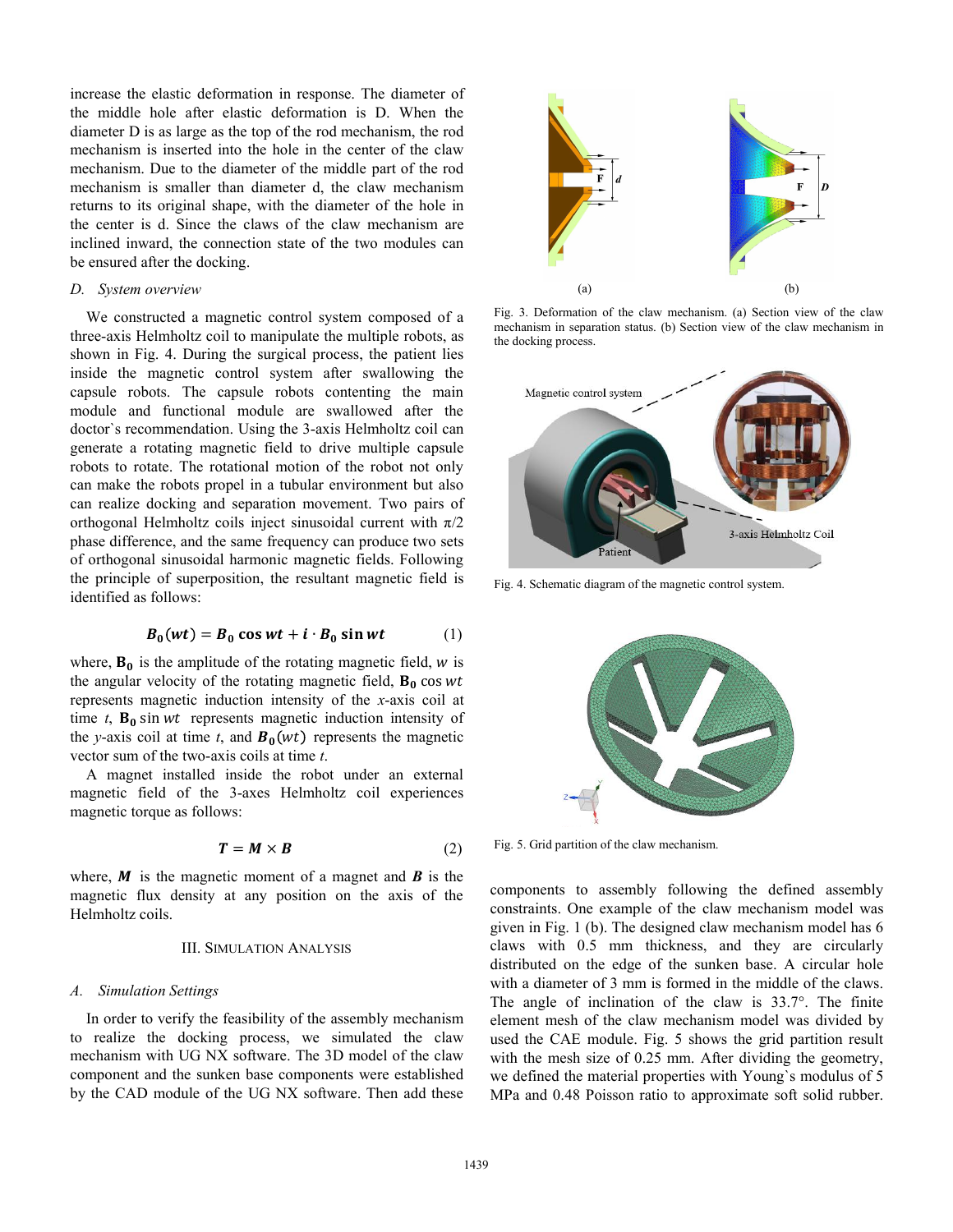

Fig. 6. Deformation result of the claw mechanism with force applied.

Owing to the sunken base connected to the main part of the microrobot, the cylinder constraint was set to fix the sunken base. Finally, we defined the load type and chose the center edge of the claws to input predefined force.

#### *B. Results and discussion*

A typical force-induced deformation of the claw mechanism is presented in Fig. 6. The color on the model represents the magnitude of the displacement of every unit in the 3 dimensional space. When various forces were applied to the claw mechanism, six claws deformed with different displacements. Great forces result in large deformation and materials with lower stiffness will have large deformations [3] under the same applied forces. During the docking process, the rod mechanism needs to dock with the claw mechanism with the propulsive force produced by the interaction between the magnetic field outside and the magnet set in the capsule robot. The great propulsive force will be conducive to the smooth completion of the robot docking. The magnetic field and the<br>magnetic right contains the company of the magnetic language [6] magnet with great magnetic flux can generate larger propulsive force but result in large peripheral equipment with the high cost and large-volume capsule robots. High-cost equipment will not be conducive to promotion and use. Also, the volumes of capsule robots are limited by the size of the  $_{[8]}$ intestines. Therefore, the feasible method is to change the structural design and materials. In this research, we tried to optimize the structural design and material selection. We designed claw mechanisms with different numbers and structures of claws. In this simulation, the claw mechanism with six claws was analyzed, and according to the simulation results, the maximum displacement of the claw tip was 1 mm under the load with a force of 39.42 mN. The hole diameter of the claw mechanism was 4 mm when the maximum displacement of the claw tip was 1mm. The hole with 4 mm diameter will allow the rod mechanism to dock with the claw

mechanism since the maximum diameter of the rod is less than 4 mm. Therefore, this design enables the capsule modules to complete the docking with the propulsive force.

#### IV. CONCLUSION

We developed an assembly mechanism that can perform multiply module capsule robots docking and separation.The mechanism was proposed in previous research [28]. We introduced the state of the assembly mechanism during the docking process. In this paper, we utilized the UG NX software to simulated the force applied to the claw mechanism to verify the feasibility of the structure. The simulation result proved that the feasibility of the proposed mechanism. In the future, we will focus on developing a novel mechanism to reduce the size of the assembly mechanism and improve assembly efficiency.

#### ACKNOWLEDGMENT

This research is partly supported by National High Tech. Research and Development Program of China (No. 2015AA043202), and SPS KAKENHI Grant Number 15K2120.

#### **REFERENCES**

- [1] V. X. Nguyen, V. T. L. Nguyen, and C. C. Nguyen, "Appropriate use of endoscopy in the diagnosis and treatment of gastrointestinal diseases: up-to-date indications for primary care providers." *Int. J. Gen. Med.,* vol. 3, pp. 345-357, 2010.
- [2] S. J. Bardaro, and L. Swanström, "Development of advanced endoscopes for Natural Orifice Transluminal Endoscopic Surgery (NOTES)." *Minimally Invasive Therapy & Allied Technologies,* vol. 15, no. 6, pp. 378-383, 2006.
- [3] G. Ciuti, A. Menciassi, and P. Dario, "Capsule endoscopy: from current achievements to open challenges." *IEEE Reviews in Biomedical Engineering,* vol. 4, pp. 59-72, 2011.
- [4] G. Ciuti *et al.*, "Frontiers of robotic endoscopic capsules: a review." *Journal of Micro-Bio Robotics,* vol. 11, pp. 1-18, 2016.
- [5] Z. Wang, S. Guo, J. Guo, Q. Fu, L. Zheng, and T. Tamiya, "Selective motion control of a novel magnetic driven minirobot with targeted drug sustained-release function," *IEEE-ASME Trans. Mechatron.*, 2021, DOI: 10.1109/TMECH.2021.3063750.
- Z. Wang, S. Guo, and W. Wei, "Modeling and simulation of the drug delivery function for a magnetic driven capsule robot," *in Proc. IEEE Int. Conf. on Mechatronics and Automation*, pp. 1384-1388, 2020.
- [7] L. Zheng, S. Guo, and Z. Wang, "Performance evaluation of an outer spiral microrobot in pipes in different environments," *in Proc. IEEE Int. Conf. on Mechatronics and Automation*, pp. 643-647, 2020.
- [8] S. Guo, F. Huang, J. Guo, and Q. Fu, "Study on the active movement capsule robot for biopsy," *in Proc. IEEE Int. Conf. on Mechatronics and Automation*, pp. 1780-1785, 2020.
- S. Guo, Y. Hu, J. Guo, and Q. Fu, "Design of a novel micro robot inpipe," *in Proc. IEEE Int. Conf. on Mechatronics and Automation,* pp. 1786-1791, 2020.
- [10] Z. Wang, S. Guo, and W. Wei, "Motion performance of a novel fan type magnetic microrobot in pipe," *in Proc. IEEE Int. Conf. on Mechatronics and Automation,* pp. 1409-1413, 2019.
- [11] S. Guo, L. Zhang, and Q. Yang, "The structural design of a magnetic driven wireless capsule robot for drug delivery," *in Proc. IEEE Int. Conf. on Mechatronics and Automation*, pp. 1305-1310, 2019.
- [12] S. Guo, L. Zhang, and Q. Yang, "The structural design of a magnetic driven wireless capsule robot for drug delivery," *in Proc. IEEE Int. Conf. on Mechatronics and Automation*, pp. 844-849, 2019.